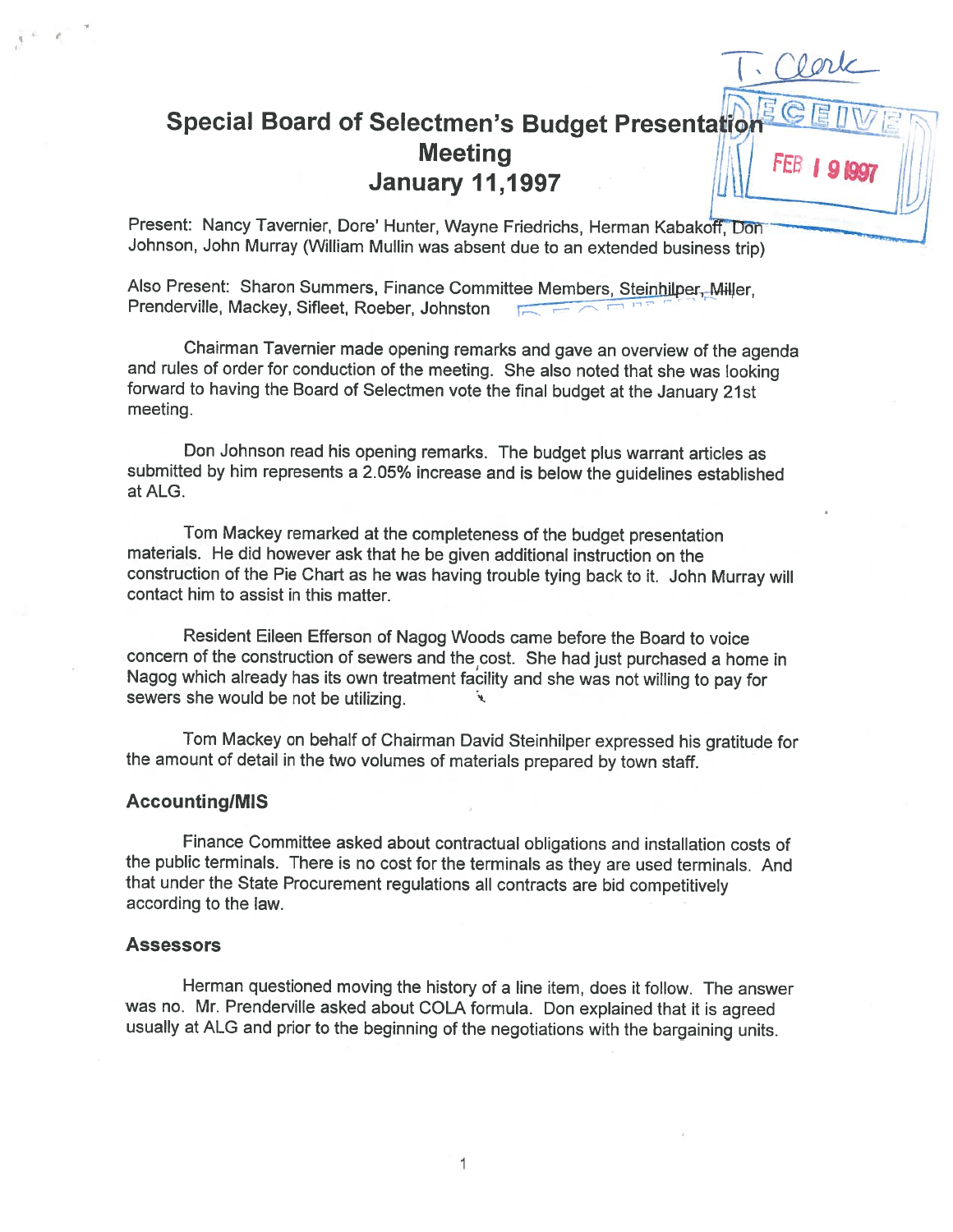## Building/ZBA

Garry Rhodes explained that the ZBA budget is level funded. The revolving fund pays for salaries for inspectors. He is requesting funds for a temp. Clerk 16hr./wk to be paid out of the revolving fund. Herman asked if he foresaw any increases in fees for inspections. Garry replied no. Sidney questioned <sup>a</sup> revolving fund for permit fees. They have done over 1,800 permits and of those <sup>64</sup> were new houses. He feels that that is <sup>a</sup> sign of <sup>a</sup> good economy.

# ClerklElections

There will be no State Election this year so the request has been adjusted. However it does include monies for an override, Special Town Meeting and Election.

#### **COA**

Carol Lake is requesting <sup>a</sup> part-time staff person to cover the Center during lunch when it has the most number of seniors requiring assistance. Currently, if Carol is out and her other parttime person is not there, the center is left unattended. The COA Van fees are fixed by LRTA, and Carol noted that they can no longer repair the Van at The Board noted she has a good case for the part-time person to provide coverage.

# **Collector/Finance**

Don Johnson presented for Tony Rassias. Herman questioned the increase in the budget. It was noted that the increase was because <sup>a</sup> Director was finally hired and was drawing a salary. John Prenderville asked about Debt. Mr. Miller asked about health insurance costs and what was being done to control it. Don noted that the Town had been doing <sup>a</sup> good job controlling costs and increases and would expand further at an Executive Session to discuss Health Care issues. The Fin Com asked about 401K's and other retirement programs, the Town provides <sup>a</sup> <sup>457</sup> Plan with no contribution paid by the Town.

# Engineering

The request for Windsor Ave Study was questioned. Tom Mackey asked about inclusion of projects in the Capital Budget. The Board noted they move them into the budget, it is <sup>a</sup> political issue. Herman asked about the total for Windsor Ave. It is \$66,000. They asked what professional design funds were and what they were used for. David explained they are for Traffic and other consultants which with their expertise gain approvals at <sup>a</sup> greater rate. He talked about the <sup>62</sup> Traffic light not approved at Town meeting and that it remains on the Master List. John Prenderville asked about <sup>a</sup> master list for other projects and what part he would be <sup>p</sup>laying with regard to sewers. He replied he would be doing layout as requested. Sid Johnston asked about the Hayward Road Intersection Salaries. David explained that they are for consultants work not staff salaries. They hire specialized consultants for specialized projects.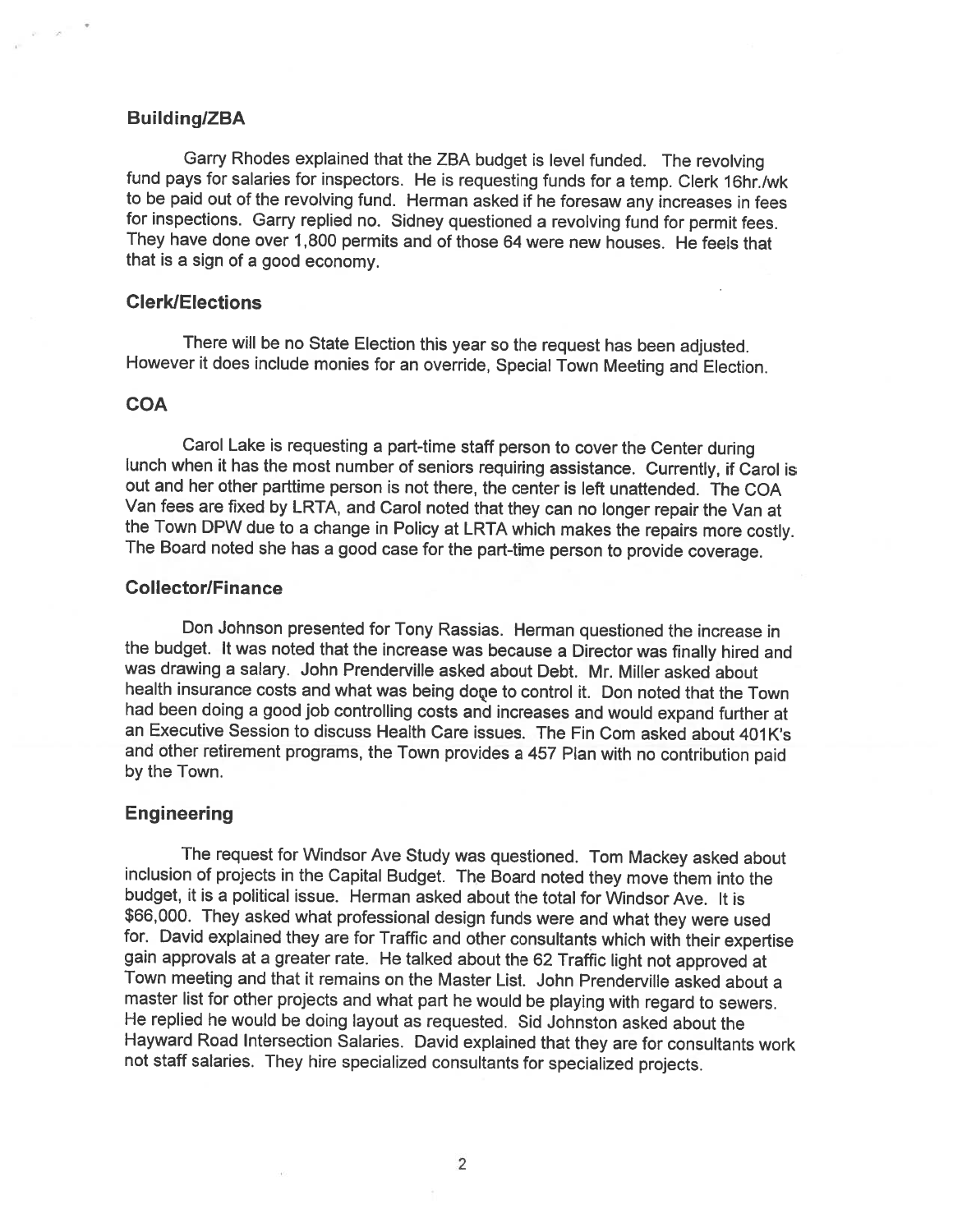# FIRE

Chief Craig said his budget requested funds to replace the current 1991 ambulance with 65,000 miles. They have tried to focus on the significant overtime issue and they have tried to focus on the reduction by requiring notes, following up on absences and by not filling shifts until less than <sup>10</sup> are working. It seemed to work until flu season. They have considered scheduling issues and should be considered at next negotiation session. Town Manager not supporting the funds for staff replacement coverage, they are back to 50% shift vacancies. Dore' Hunter asked about the trend of sick time when they had added the additional personnel. It remains the same. It was noted that when buy back incentives are in <sup>p</sup>lace in other communities, it cuts down on the use. Mr. Miller asked that the sick time be compared to other town units vs. Other communities. They are requesting a lot of sick time. Dore' asked about regionalization of ambulance services. Chief Craig said they have not discussed it right now, they currently participate in regional ALS from Emerson and mutual aid. In response to Herman's question, the reason for the reques<sup>t</sup> for two Dictaphones is that <sup>2</sup> units are cheaper than <sup>I</sup> dual head system. John Prenderville asked about <sup>911</sup> and joint dispatch function. They are seriously discussing the feasibility study to handle both police and fire. Town Meeting approved needs assessment funds for police/fire and how we deliver these services will be looked at. Tom Mackey asked about the status of the feasibility study. Don responded it is underway. The funds for the additional gas meter will provide <sup>a</sup> simpler unit. They currently have had <sup>40</sup> requests for use. Mostly to measure Carbon Monoxide levels.

# Health/Nursing

The Nursing service is requesting monies from Fund Balance to begin <sup>a</sup> Mentoring Program relating to Social issues. Nancy noted the need for drug and alcohol counseling. Herman questioned pas<sup>t</sup> RFP issues, Doug replied that they have worked the issue out. The funds for the three year program would come from Fund Balance. Rehta asked the fund balance. \$437,000 as of today's date. Sid asked for beginning, debts, credits and final balances. John Murray will provide, although it was noted that that information is already contained in the quarterly reports. Herman asked about the funds for accreditation. They felt that since 3rd party payers are required to keep the program so successful, and that accreditation will be needed to keep us eligible in the future, it was felt that it was <sup>a</sup> good action to take.

John Prenderville asked about the equipment required to carry out the notification of pumping. Doug said we are now trying to reduce the pumping from <sup>3</sup> to <sup>2</sup> years, and it is supported by the Enterprise Fund. The Grant was noted and Doug said they are applying again, we have received \$75,000 already.

# Highway!NESWC

Dick Howe explained that we now have <sup>a</sup> new recycling <sup>p</sup>lan in <sup>p</sup>lace that accepts 1-8 plastics. Herman asked about infrastructure. Mr. Miller asked about vehicle replacements and possible replacement schedule to reduce the highs and lows. They will be putting them on <sup>a</sup> schedule when the new module is added. Dick noted however, that Mack Trucks have <sup>a</sup> longer life than other commercial vehicles. NESWC fees will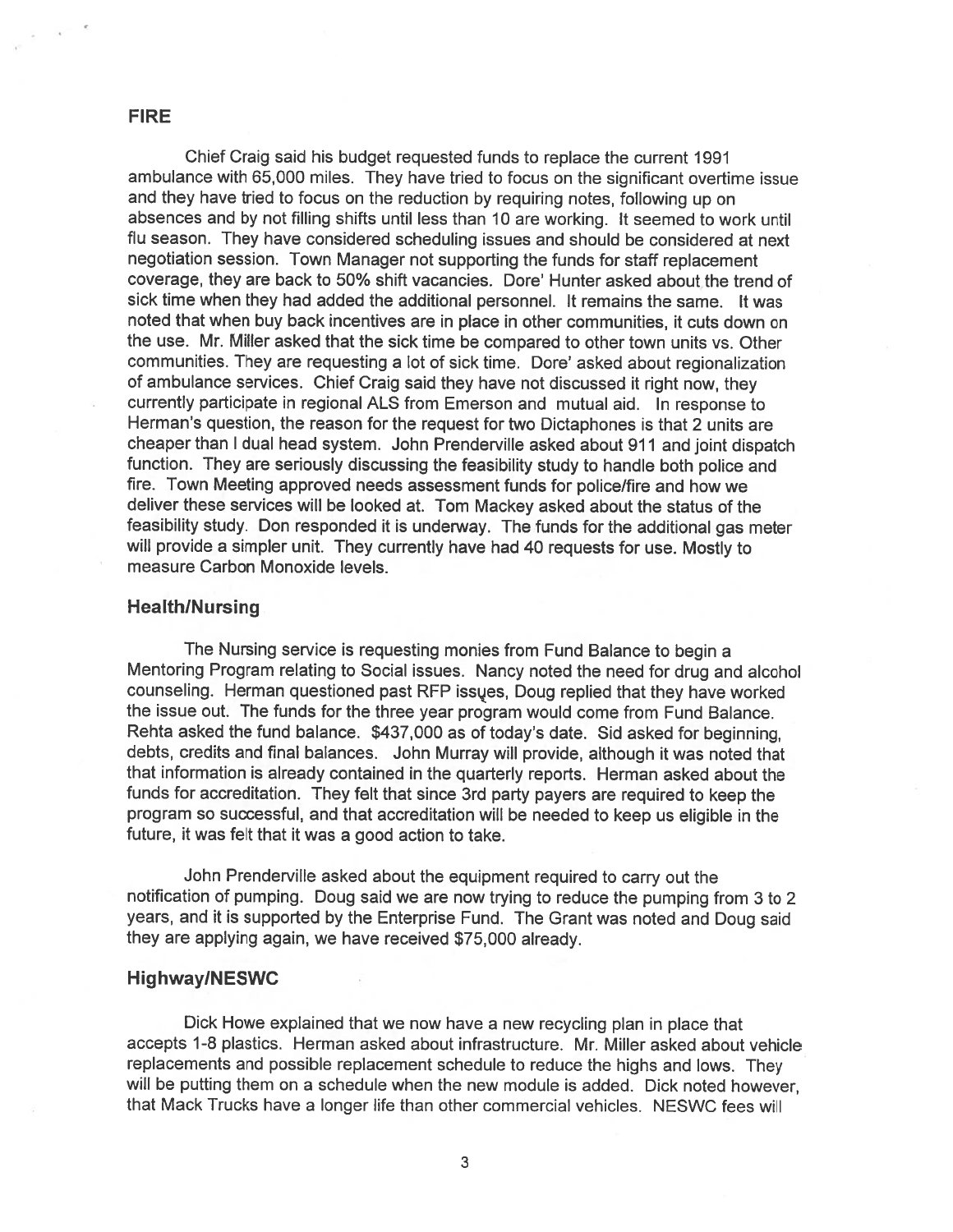be covered without <sup>a</sup> cost increase in sticker price through the length of the contract. Sidney noted that it had been <sup>a</sup> good use of the Fund Balance and wanted to congratulate the Board of Selectmen.

# Veterans' Services

Herman asked about the \$14,000 request. Charlie noted that it was <sup>a</sup> figure carried in the event we had any eligible veteran's that needed, It was noted that while the State reimburses 75%, they are indeed very slow with that reimbursement. Sid asked why we could not pu<sup>t</sup> this money into <sup>a</sup> Revolving Fund. He was reminded it was not allowed under statutory laws, and that the State is averaging <sup>a</sup> 3-5 year late paymen<sup>t</sup> schedule.

#### Memorial Library

No new hours or new personne<sup>l</sup> reques<sup>t</sup> are included this year. Herman asked about the school usage charges, where did we stand? It was noted that it was <sup>a</sup> moot issue now, that it was only <sup>a</sup> concern during the minimum spending for Ed Reform, and was now <sup>a</sup> non-issue since we are over Foundation Budget. They have collected \$32,000 in fines and lost book fees. Sid asked about the interlibrary loan costs. Wanda said that there are no real costs excep<sup>t</sup> staff and telecommunication and it is covered in the Minuteman agreement. If <sup>a</sup> library charges for <sup>a</sup> loan, the cost is passe<sup>d</sup> on the patron.

#### West Acton Library

No questions, budget is lower because new Librarian is at <sup>a</sup> lower salary step.

.<br>پي

#### Manager

Herman asked about the Business Outreach funds being taken out. He was concerned that we needed to include it. Nancy felt that if <sup>a</sup> project came up, it could be handled under the Bottom Line Budget. Legal costs were questioned, the consensus was that it did not be to studied again, the review by Mr. Alpert did not uncover any substantial issues. Don said that he did not know of any large cases coming up. However, he did note that labor contracts would be coming up for renegotiation this year.

#### Mun. Prop.

Dean Charter explained duties and his requests. Herman asked about the 15% increase. Dean said it was from moving the Groundskeeper in to the budget and the cost of painting town hail. He was asked about street lighting expansion. Don said he was not supporting because it is <sup>a</sup> <sup>20</sup> year commitment and last year alone, \$1 19,000 was spen<sup>t</sup> on street lighting, we have not added any additional lights for over <sup>20</sup> years. Herman asked Dean to figure out how many lights he could install with the funds requested and where he would install them. John Prenderville asked about the costs differences in the Voice Mail, why we needed it and why we did not have cost to lease it.